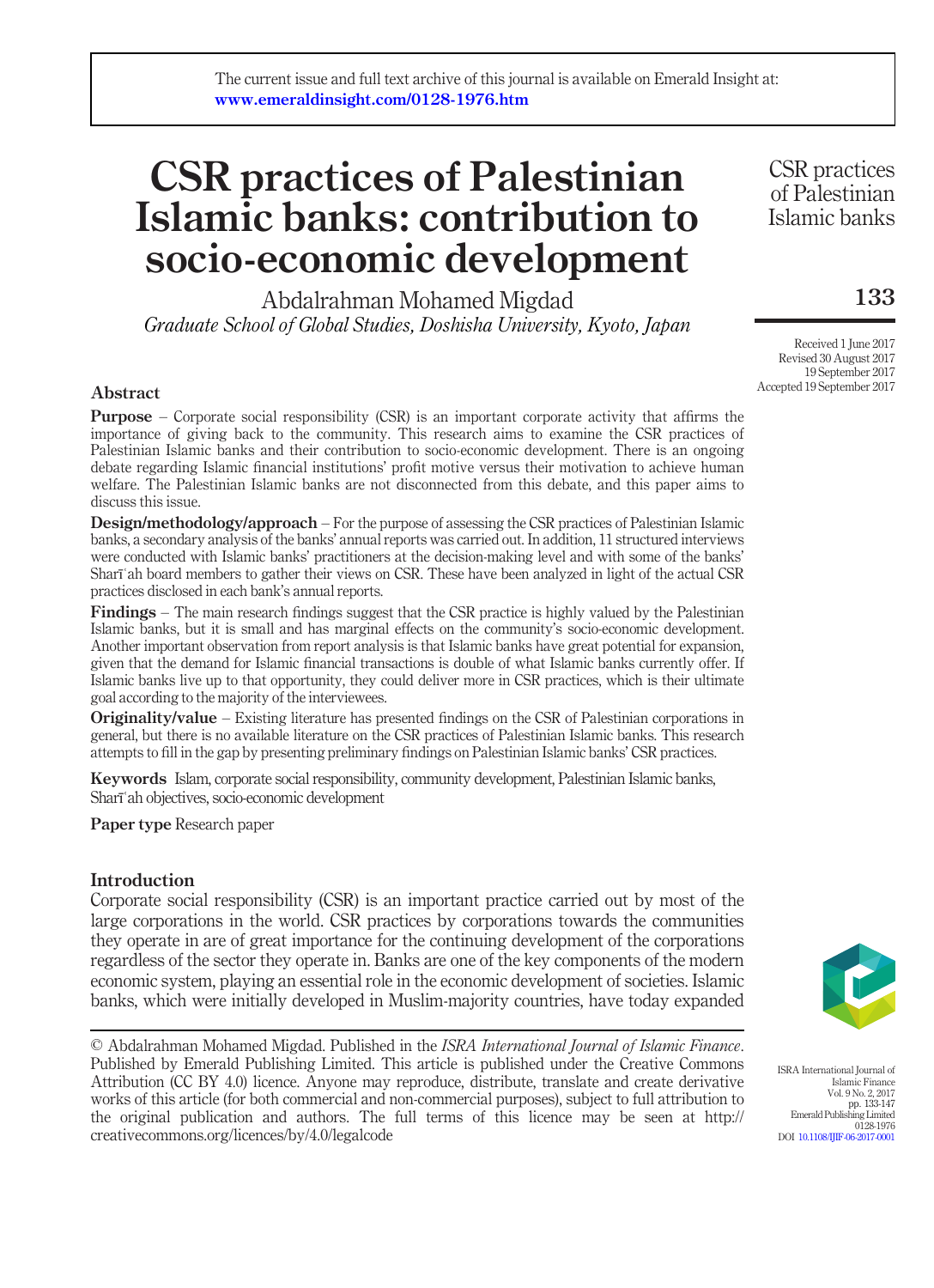beyond Muslim borders. They are attractive to both conservative Muslim populations who consider the Islamic financial system as a financial alternative and to non-Muslims who want to explore the products and services of Islamic banking and finance.

CSR has become a fundamental pillar in the practices of banking and financial institutions. More pressure tends to fall upon Islamic banks to engage in social financing. One way that Islamic banks address the issue is by increasing their CSR practices. By doing so, they reduce the criticism that Islamic banks fail to achieve the main economic objective of Islam, which is improving human well-being, while focusing on profit sharing and risk management [\(Heles and Migdad, 2005;](#page-12-0) [Asutay, 2007](#page-12-1), [Farooq, 2009\)](#page-12-2). Islamic banks generally do not have a unified CSR framework to follow. That is certainly the case in Palestine and seems to hold true for other Islamic banks as well, some from the leading global hubs of Islamic finance and banking [\(Jusoh and Ibrahim, 2015\)](#page-13-0).

The focus on banks is because they represent the largest financial institutions in the country. The bigger picture of human security protection in Palestine requires larger efforts that must include external players because of those countries' sensitivity and the longlasting Israeli occupation. However, focusing only on Islamic banks' CSR practices makes it possible to draw relevant conclusions on the banks' role in socio-economic development. Furthermore, CSR is always mentioned in the annual reports of Palestinian Islamic banks, and the institutions' practices in that field are clearly pointed out and well elaborated based on the importance of giving back to the community.

In this paper, the practitioners' perspectives on Palestinian Islamic banks' CSR practices are investigated. There are four Islamic banks in Palestine. Three of them make their annual reports available to the public, while one bank does not. The banks differ in the ways they report their CSR practices. Not only that, they appear to have different perceptions of what CSR is.

In addition to the introduction, this paper is structured to cover:

- a review of previous studies;
- explanation of the research methodology;
- discussion of Palestinian Islamic banks' CSR based on an analysis of Islamic banks' annual reports;
- the perspective of Palestinian Islamic banks' practitioners on CSR and their contribution to socio-economic development; and
- the conclusion.

# Background and review of previous studies

### Overview of Islamic banking in Palestine

Following the establishment of the Palestinian National Authority (PNA) in 1994, a number of financial institutions were established, mainly banks. Several commercial, Islamic and specialized banks comprise the foundation of the banking system in Palestine. There are four Islamic banks in Palestine, two of which operate in the Gaza Strip and the West Bank, while the other two operate only in the Gaza Strip. Two of these banks are recognized by the PNA, while the other two are not, for reasons associated with rivalry and conflict between political parties. However, all four banks are active in the country and have an effect on local Palestinian socio-economic development. Therefore, all four banks are studied in this paper.

Islamic banks in Palestine have continued to grow despite the unfavourable economic system and the unsupportive policies of PNA towards the newly established Islamic banks. This indicates that there has been continuous demand for the services of Islamic banks and

IJIF 9,2

134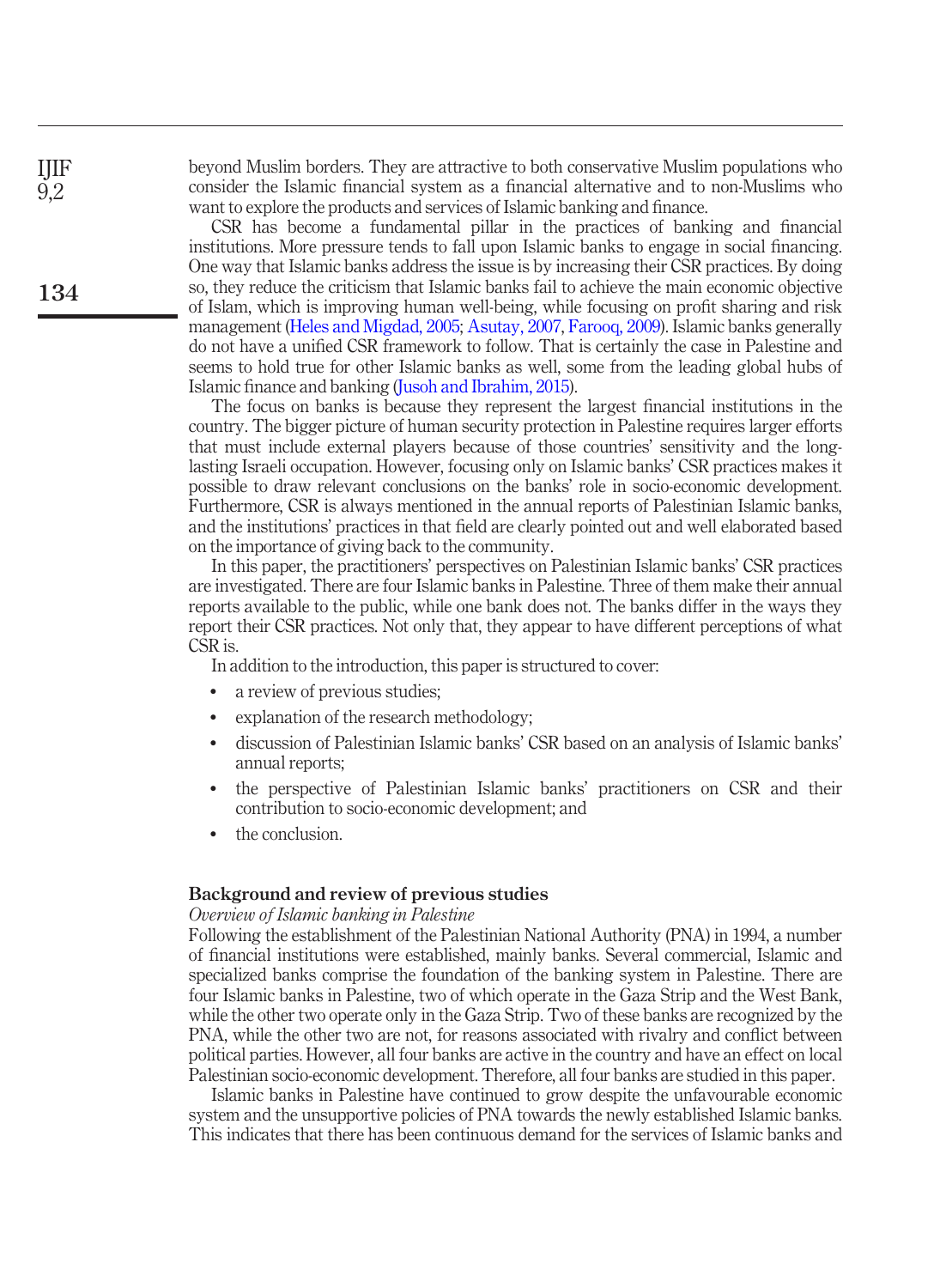financial institutions. The proportion of Islamic banking transactions is less than 9 per cent of the total banking sector in Palestine, and the estimated demand for Islamic banking services is 20 per cent [\(PIF, 2014](#page-13-1), p. 42).

There is still no regulatory framework in Palestine that governs Islamic banks' activities separately from conventional transactions. The Palestinian Principal Law, enforced in 2002, is based loosely on the Sharīʿah (Islamic law). However, the banking system is a combination of both conventional and Islamic modes of financing. Sharīʿah-compliant financial transactions, as all other financial activities, are governed by the same legislation which is regulated by the Palestinian Monetary Authority (PMA), notably the Law of Jordan of 1966 and the PMA Law of 1997. In the Palestinian context, the PMA is an independent public institution responsible for monetary and banking policies.

Islamic financial institutions that operate in Palestine count on the Muslim population's desire to live a *halāl* (Islamically permissible) life where investment, banking and insurance<br>are all Sharī'ah-compliant. One of the awareness sessions on the work of Islamic financial are all Sharīʿah-compliant. One of the awareness sessions on the work of Islamic financial institutions in Palestine connected a "relieved life" with "banking and insurance being over any other alternative. In Palestine, literacy rates and the understanding of Islamic  $hal\bar{\alpha}$ ". It was also stressed that when the Islamic alternative is available, it has to be chosen teachings are relatively high. Palestinians understand the importance of Sharīʿah compliance, and their demand for Islamic banking services is higher than what Islamic banks can currently offer [\(PIF, 2014\)](#page-13-1). This is partly the reason why Islamic financial institutions are growing despite all odds.

# The importance of Islamic banking services in Palestine

Roy (1999) and More (2008) describe how the Palestinian living conditions have been gradually deteriorating despite the high level of international support since Oslo 1945. One of the problems concerns "Palestinian capitalists". The governments of high-risk countries and those at conflict are generally repressive regimes that exercise "narrow development". This causes further conflict because the elites (in the Palestinian case, they are called Palestinian capitalists) use the wealth of the country to finance family businesses and incur private accumulations by taking advantage of the weak financial system [\(Addison](#page-12-3) *et al.*, [2001,](#page-12-3) p. 3).

[Abdel-Sha](#page-12-4)fi (2015, pp. 16-25) describes the Palestinian economy as a "myth" and highlights the importance of cooperating with civil society institutions and private financial institutions to direct funds where they are necessary. The relevance of the development of Islamic banks is that they serve the purpose of financially including large numbers of Palestinians across the country, especially those that reject conventional financial institutions. They also exist as important financial institutions with large pools of savings and thus represent great investment ability ([Heles and Migdad, 2005](#page-12-0)).

However, Islamic banks' investment ability is currently relatively poor, especially in the Gaza Strip. The 11-year siege imposed there targets the economy and people's livelihoods for political reasons, resulting in great economic and social insecurity in people's lives. However, despite the Islamic banks' current limited ability, their role theoretically remains very important in elevating social and economic insecurities. To this end, Islamic banks are important because the PNA has failed to present itself as a capable service provider on most levels ([More, 2008\)](#page-13-2). The Palestinian demand for Islamic banks services is at least twice as much as the banks can currently provide ([PIF, 2014\)](#page-13-1). Finally, the philosophy upon which Islamic banks are built is best suited to elevate social and economic development in Palestine.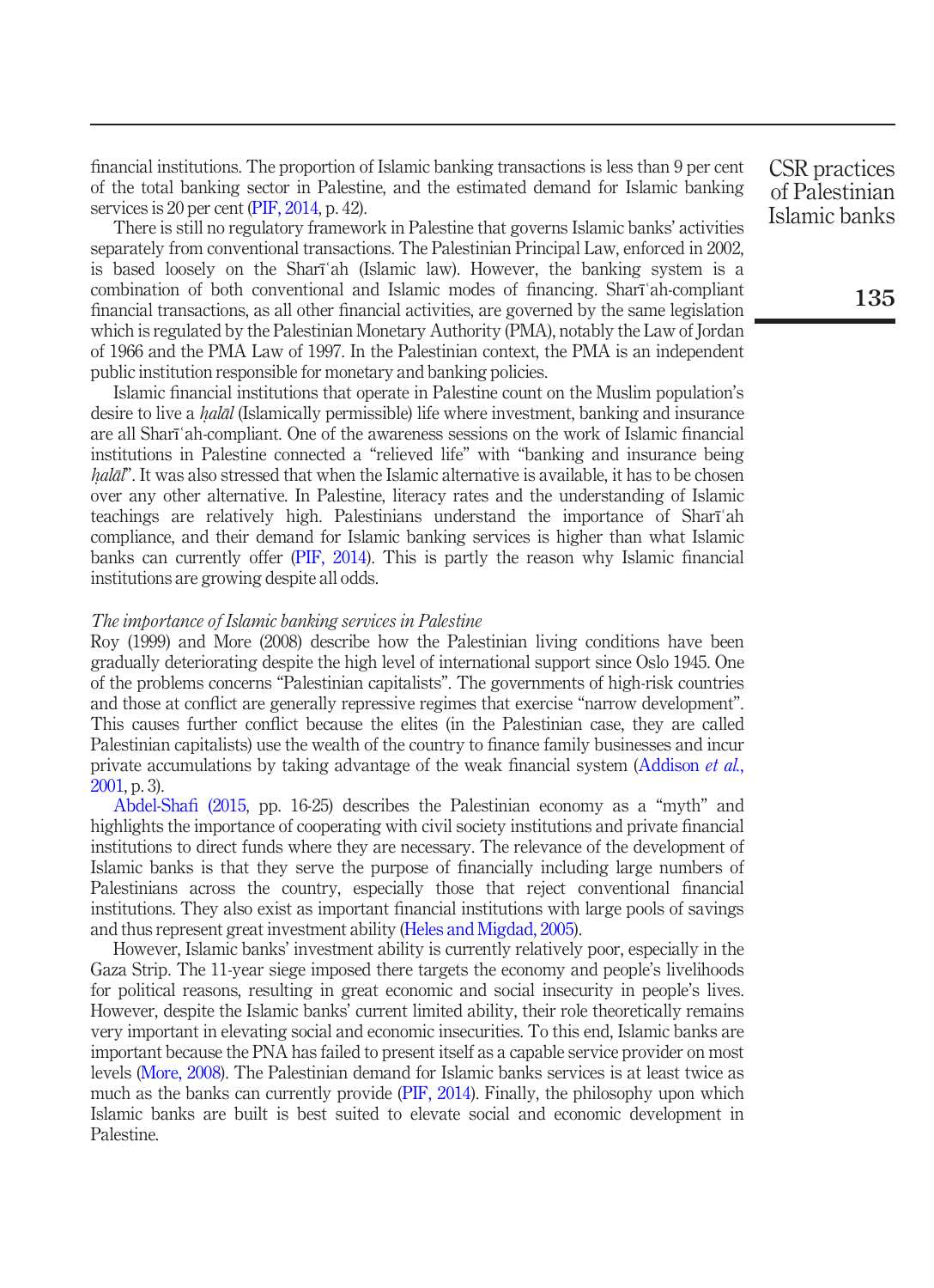Recognizing the importance of corporate social responsibility

IJIF 9,2

136

CSR has become an irreversible part of the corporate and business life in all sectors. The practices of CSR revolve around ethics, social development and environmental protection, among other issues [\(Dusuki, 2008](#page-12-5); [Chintaman, 2014](#page-12-6)). However, in every region and in every community where a corporation works, CSR practices are implemented to meet the local social needs, which brings greater value to the corporation. Thus, all types of businesses carry out CSR initiatives for many reasons, including furthering their relationships with their customers, employees and community. Islamic financial institutions are not irresponsive to this strategy, given they are also business entities [\(Jusoh and Ibrahim, 2015](#page-13-0)).

[Bolanle](#page-12-7) *et al.* (2012), studying the First Bank of Nigeria, found a positive relationship between CSR and the bank's profitability. A much broader study of 90 different Islamic banks in 13 different countries also found a positive relationship between CSR and financial performance [\(Mallin](#page-13-3) et al., 2014). The study also found a positive and highly significant association between the size of the Sharīʿah supervisory board and the CSR disclosure index [\(Mallin](#page-13-3) et al., 2014).

A number of studies have highlighted the importance of social development in Islam and advocated an active role for Islamic financial institutions in that process. For example, Islamic financial institutions are said to "provide social and community finance to socially vulnerable groups and reinforce social cohesion" ([Sairally, 2007\)](#page-13-4). [Asutay \(2007](#page-12-1), p. 189) described Islamic finance as being concerned with human justice and human-centred economic growth and development. [El-Gamal \(2006\)](#page-12-8) and [Farooq \(2009\)](#page-12-2) also shared similar ideas about the importance of social and community development being part of the Islamic finance industry agenda. [Farooq \(2009\)](#page-12-2) noted that Islamic financial institutions must not be left to operate for the sole purpose of profit. This is in consideration of the importance of adhering to the main objective of Sharīʿah in economics, which is human well-being.

A significant number of studies have focused on Islamic banks' CSR in particular geographical locations, including Malaysia, the Gulf countries and Bangladesh, among others. For instance, [Chintaman \(2014\)](#page-12-6) covered banks in the Gulf Cooperation Council region, [Jusoh and Ibrahim \(2015\)](#page-13-0) studied all Malaysian Islamic banks. [Rashid](#page-13-5) et al. (2013) conducted a study focusing on Islamic banks' ethical efficiency in Bangladesh taking into account customer-centric CSR. [Mallin](#page-13-3) *et al.* (2014) expanded their domain of their inquiry to the CSR activities of 90 Islamic banks across 13 countries. The main outcome of these studies is that CSR is not a new practice in Islamic banks or in the Islamic finance industry in general. Furthermore, those studies described the social responsibility of Islamic financial institutions as a religious obligation.

A few studies on the CSR of Islamic banks and Islamic financial institutions focused on the assessment of CSR according to Islamic values ([Dusuki, 2008;](#page-12-5) Tafti *et al.*[, 2012;](#page-13-6) [Basha](#page-12-9) [and Yusuf, 2013\)](#page-12-9). [Asutay \(2007\)](#page-12-1), [Sairally \(2007\)](#page-13-4) and [Farooq \(2009\)](#page-12-2) have all emphasized the importance of rethinking the status of Islamic banks and their adherence to the main objectives of Sharīʿah in economics. [Sairally \(2013\)](#page-13-7) evaluated the corporate social performance of Islamic financial institutions. [Hassan and Harahap \(2010\)](#page-12-10) further discussed CSR disclosure by Islamic banks. This is important because Palestinian Islamic banks have widely differing views of what constitutes CSR, which is reflected in the ways they disclose it in their annual reports.

Jusoh et al. [\(2015\)](#page-13-8) found that Malaysian practitioners thought a framework ought to be established for CSR of Islamic banks in Malaysia. The authors then attempted to provide such a framework. [Farook \(2007\)](#page-12-11) proposed a structured definition of the social purpose of Islamic financial institutions fulfilling a collective religious obligation. Perhaps the most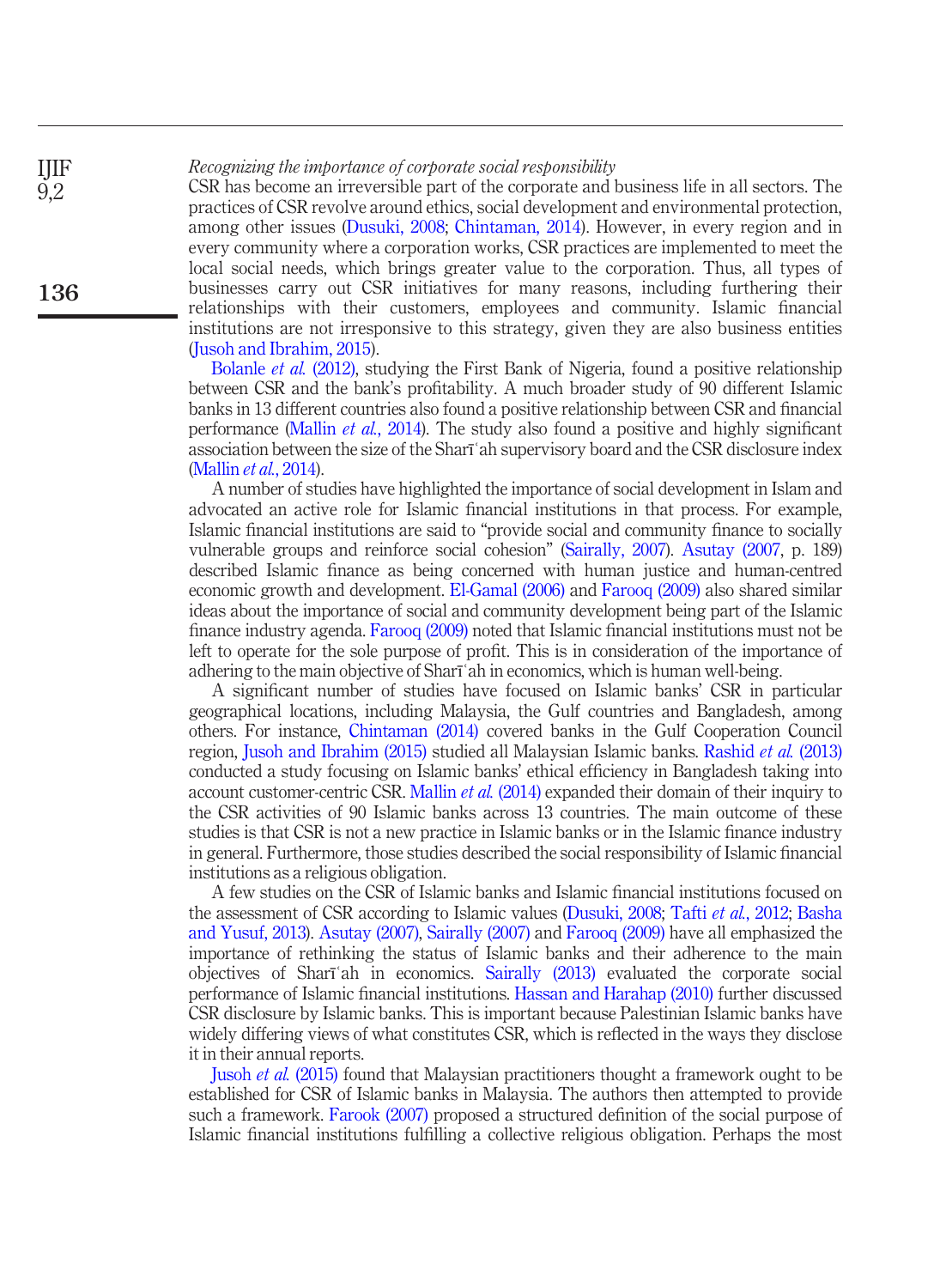systematic effort in this regards was that of the Accounting and Auditing Organization for Islamic Financial Institutions (AAOIFI), which introduced a governance standard for Islamic financial institutions on CSR conduct and disclosure [\(AAOIFI, 2015](#page-12-12)).

In Palestine, responsibility towards the society is a very important concept. Similar to other countries, Palestinian corporations, especially the largest businesses in the country, engage in CSR practices. However, the literature on CSR in Palestine is very minimal. One research measured the perception of Palestinian corporations with regards to CSR practices. In this research, CSR was found to be moderate for two main reasons:

- (1) difficulties in implementation; and
- (2) under-reporting of CSR practices [\(Alsenawi and Banat, 2014\)](#page-12-13).

Another research that examined the effect of CSR on the profitability of all banks working in Palestine found that donations had significance on returns on assets, and the paper concluded that banks in Palestine should focus more on financially contributing to social issues [\(Sabri and Sweis, 2016](#page-13-9)). Literature on Islamic banks' CSR practices was, however, not found. This study thus pioneers the literature on Islamic banks' CSR in Palestine. The study analyzes the banks' CSR practices as disclosed in their annual reports and presents new knowledge on the perception of practitioners and Sharīʿah board members regarding their banks' CSR practices.

#### Research methodology

This study is qualitative in nature. It uses two methodological approaches. The first is a secondary analysis of the published annual reports of the four Islamic banks that operate in Gaza and the West Bank. Only three of the banks made their latest 2015 report available (Palestine Islamic Bank [PIB], Arab Islamic Bank [AIB] and Islamic National Bank [INB]). Thus, the disclosure of the three Islamic banks' CSR practices in their annual reports was analyzed to see how the perception of the banks' practitioners corresponds to what the banks actually practice.

The second approach used in this research was a structured interview with six practitioners at a decision-making level and five members of the banks' Sharīʿah advisory boards. Interview questions were made short and clear, given that it was an e-mail-based interview. Simplicity and clarity guarantee higher accuracy and a satisfying outcome [\(Denscombe, 2014\)](#page-12-14). The majority of the percentages reported in this paper are calculated based on frequencies from interviews, unless otherwise indicated.

The importance of taking a qualitative approach to achieving the objective of this study is owing to the relative difficulty of measuring the objective via quantitative numerical analysis. For example, Islamic economists appear to have used ratio analysis and various input and output frontier models in measuring the efficiency of Islamic banks, such as the ratio method, econometric models and efficiency models. However, the way they have used the technique often has gaps, errors and inconsistencies that render their conclusions vulnerable even within their own framework [\(Hasan, 2004\)](#page-12-15).

The performance of Islamic financial institutions ought to be evaluated in reference to social responsibility in an Islamic framework ([Hasan, 2004\)](#page-12-15). As such, finding reliable research conclusions on Islamic banks' CSR practices is more likely to be achieved through qualitative research methods. In the last section of this paper, when discussing the perspectives of Palestinian Islamic banks' practitioners and Sharīʿah board members, the percentages are provided according to repetitions of certain responses to each of the interview questions.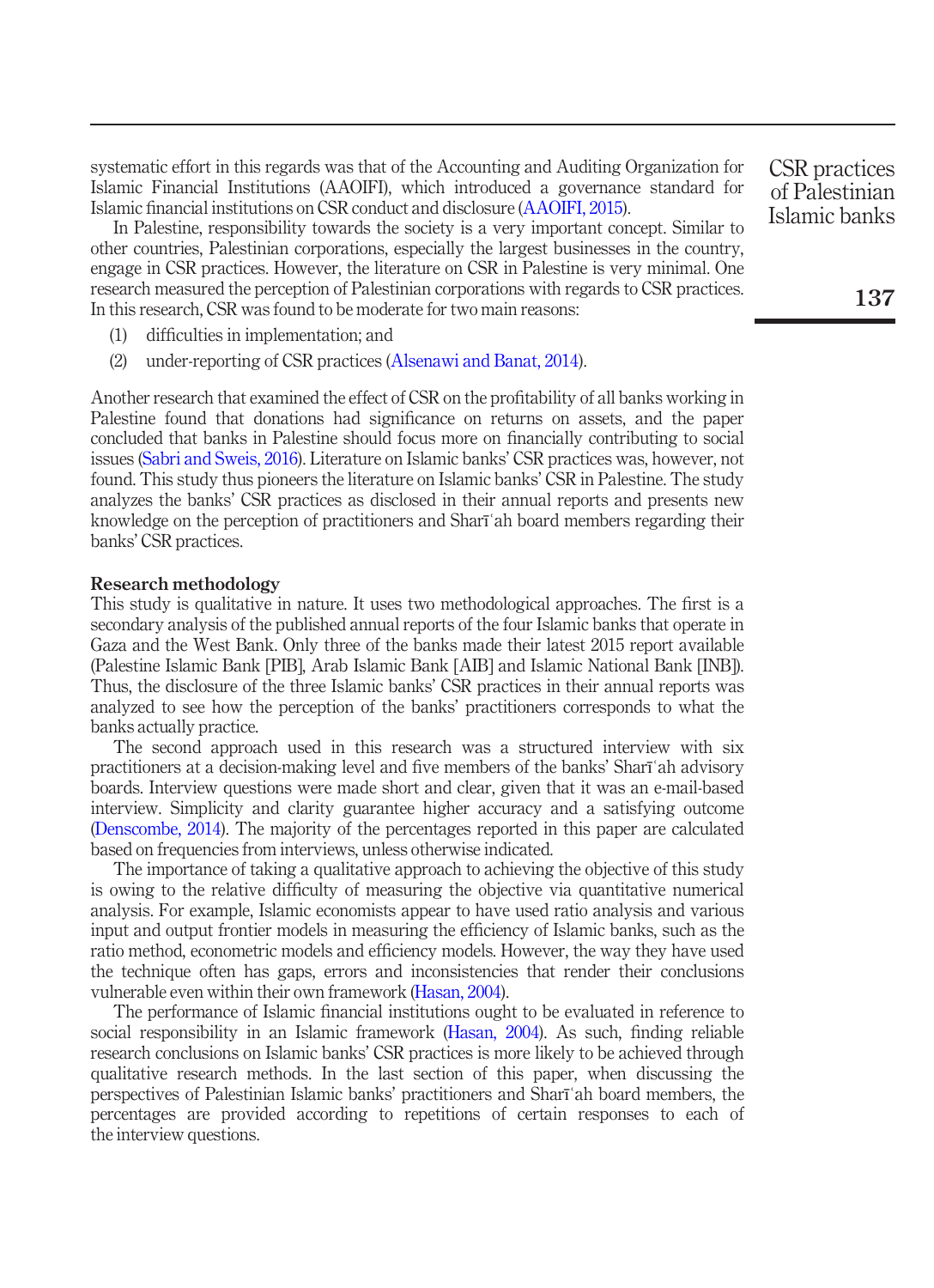#### Palestinian Islamic banks' corporate social responsibility: perspective and practice IJIF 9,2

The CSR of Islamic banks needs to be understood in the broader context of the Palestinian economy and Palestinian Islamic banks' financial representation within the Palestinian community. To that end, deposits in all Palestinian banks and then deposits in Islamic banks are briefly reviewed for comparison with the value of CSR practices. First, the status of all banks will be reported, and then the status of Islamic banks. Finally, in this section, the value of each bank's CSR will be put into the larger context of each bank's financial capacity.

# The current status of all banks in Palestine

According to the PMA, the number of banks that operate in Palestine as of 2015 is 16. This does not include the Islamic National Bank (INB) and the Palestinian Production Bank (PPB) that operate in Gaza and are not yet recognized by the PMA. Among the 16 banks are two Islamic banks: Palestine Islamic Bank (PIB) and the Arab Islamic Bank (AIB). The two banks have a total of 33 branches between them spread throughout the most active cities in the West Bank and the Gaza Strip. Although the deposits in the Palestinian banks altogether reached US\$9.7bn as at 2015 [\(PMA, 2015](#page-13-10)), they have failed to provide necessary facilities to finance long-term development in particular.

Investment in Palestine involves high risk; therefore, the majority of investment carried out by Islamic banks is in the form of *murābahah*. The *murābahah* contract used by Islamic<br>hanks guarantees returns on investment. By analyzing the Islamic banks' annual reports banks guarantees returns on investment. By analyzing the Islamic banks' annual reports, the researcher finds that the majority of *murāba hah* contracts relate to personal financing<br>and represent on average about 90 per cent of the banks' investment. Personal financing in and represent on average about 90 per cent of the banks' investment. Personal financing in Palestine is largely used for cars and houses, rarely for businesses. [Table I](#page-5-0) exhibits the percentage of annual change in credit facilities provided by all Palestinian banks, including Islamic banks.

# Status of Islamic banks in Palestine

138

The share of Islamic banking in Palestine was about 12 per cent in 2015 [\(AIB, 2015\)](#page-12-16). Taking into consideration that the demand for Islamic banking transactions is about double the banks' capacity ([PIF, 2014,](#page-13-1) p. 42), there is an opportunity for Palestinian Islamic banks to significantly increase their market share.

There are four Islamic banks that operate in Palestine. Two were established with the establishment of the PNA. After that, two other banks were established; however, they were not recognized by the PNA. [Table II](#page-6-0) shows the banks' year of establishment, the number of branches and their official status.

<span id="page-5-0"></span>

|                                                                        | Year                                                   | Deposits                                                                                                | Change in deposits $(\% )$              | Credit facilities                                                         | Change in credit facilities $(\% )$       |
|------------------------------------------------------------------------|--------------------------------------------------------|---------------------------------------------------------------------------------------------------------|-----------------------------------------|---------------------------------------------------------------------------|-------------------------------------------|
| Table I.<br>Customer deposits in<br>Palestinian banks<br>(USD million) | 2010<br>2011<br>2012<br>2013<br>2014<br>2015<br>2016Q1 | 6,802.4<br>6.972.5<br>7,484.1<br>8,303.7<br>8,934.5<br>9,654.6<br>10,054.7<br><b>Source: PMA (2016)</b> | 2.5<br>7.3<br>11.0<br>7.6<br>8.1<br>4.1 | 2,885.9<br>3,552.6<br>4,199.3<br>4,480.1<br>4,895.1<br>5,824.7<br>6,137.3 | 23.0<br>18.0<br>6.6<br>9.2<br>19.0<br>5.3 |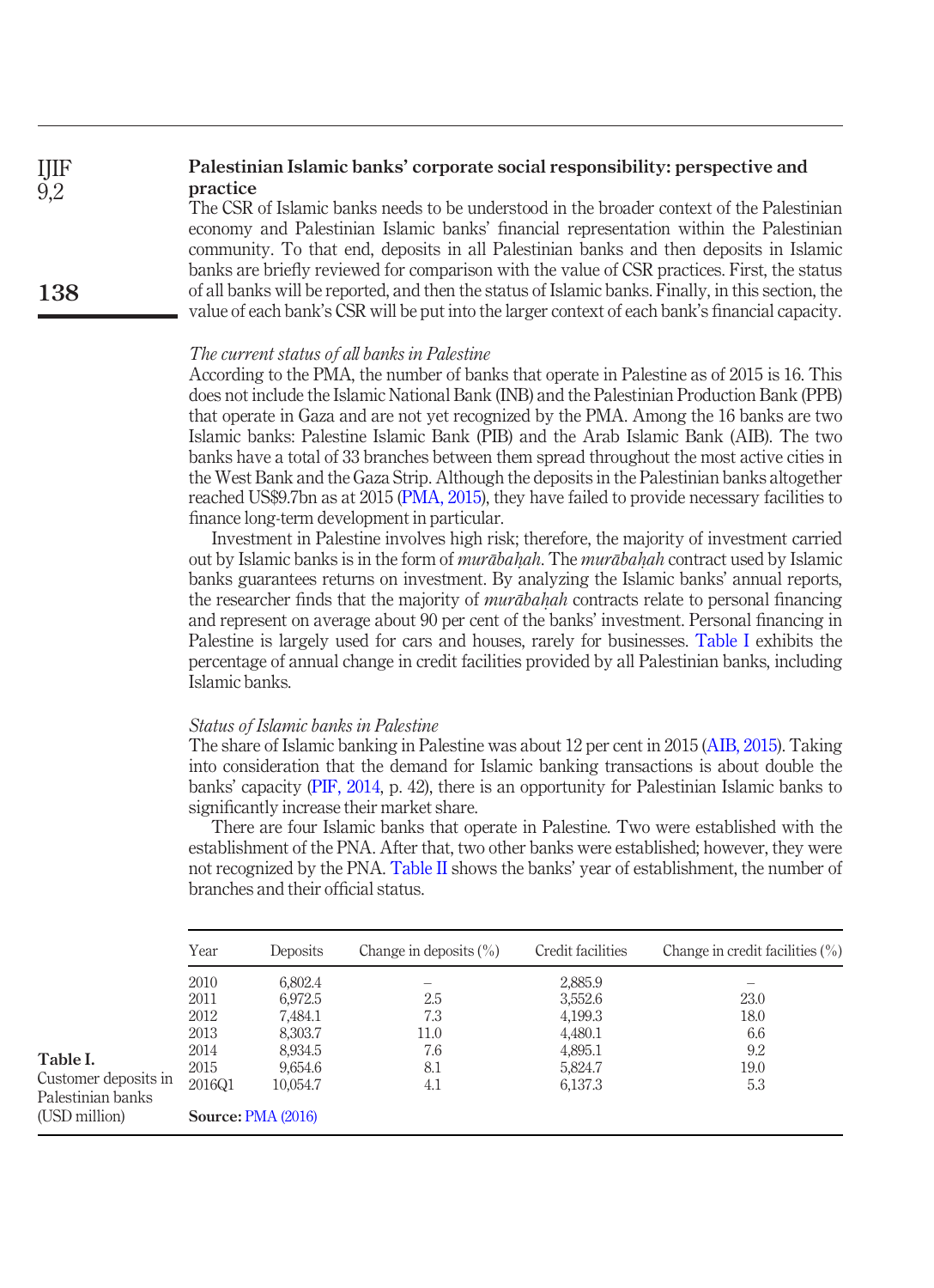The Palestinian Islamic banks have some limited economic contributions. [Table III](#page-6-1) shows the increase in deposits in the Palestinian Islamic banks from 2014 to 2015. Islamic banks rely heavily on individual deposits managed under current accounts to expand their operations and participate in local economic activities. According to [Sabri and Sweis \(2016\)](#page-13-9), Palestinian banks' donations in the form of CSR practices increase the profitability of the banks they examined, which included the two main Islamic banks that operate in Palestine. To put the amount of money spent on CSR into perspective, each of the bank's accounts is exhibited in [Table III.](#page-6-1)

Usually CSR practices are financed from the corporation's annual profit. However, in the case of the INB, the actual donations that could be categorized as CSR practices were not disclosed in the report, but rather a few of the rather socially responsible Islamic contracts (loans) were put under the CSR section, as will be explained later. PIB, for instance, makes use of *qard hasan* to finance its CSR initiatives. It stood at US<br>\$2.1m in 2014 and US\$2m in 2015 (PIB 2015). The majority of Islamic finance \$2.1m in 2014 and US\$2m in 2015 ([PIB, 2015\)](#page-13-12). The majority of Islamic finance transactions conducted by Palestinian Islamic banks use the *murābaḥah* contract, which tends to be low-risk and offers a highly guaranteed return. It is the reason why which tends to be low-risk and offers a highly guaranteed return. It is the reason why this contract represents the majority (about 87 to 96 per cent) of investment in direct credit facilities given by each bank in 2014 and 2015 ([AIB](#page-12-17), [2014, 2015;](#page-12-16) [INB,](#page-13-13) [2014, 2015](#page-13-14); [PIB, 2015](#page-13-12)).

### Palestinian Islamic banks' corporate social responsibility practices

<span id="page-6-1"></span>Bank

In this section, each of the Islamic bank's CSR practices is exhibited to show the different fields that receive donations in the form of CSR. Health, education, the environment and cultural activities were the main CSR activities carried out by the banks. In Palestine, relief aid is always present, due mainly to the continued Israeli aggression. [Table IV](#page-7-0) shows the CSR activities of PIB and AIB, which reflect a high level of similarity in their CSR activities, though it should be emphasized that they had radically different distributions between the

| No.            | Bank       | No. of branches                                              | Year established | Official status |                                            |
|----------------|------------|--------------------------------------------------------------|------------------|-----------------|--------------------------------------------|
|                | PIB        | 21                                                           | 1995             | Recognized      |                                            |
| 2              | AІB        |                                                              | 1995             | Recognized      |                                            |
| 3              | <b>INB</b> | 4                                                            | 2008             | Not recognized  | Table II.                                  |
| $\overline{4}$ | <b>PPB</b> |                                                              | 2013             | Not recognized  | Islamic banks that<br>operate in Palestine |
|                |            | <b>Source:</b> Palestinian Islamic banks annual reports 2016 |                  |                 | as at 2016                                 |

Table III. Deposits in Islamic banks (USD million) **Deposits** Current accounts General investment deposits 2014 2015 2014 2015 PIB 134.4 154.9 55.2 47.2 AIB 134.3 158.2 27.8 51.2 INB  $29.7$   $31.7$   $-$ Total 297.7 344.8 83.0 98.4 Source: Palestinian Islamic banks annual reports 2016

<span id="page-6-0"></span>CSR practices of Palestinian Islamic banks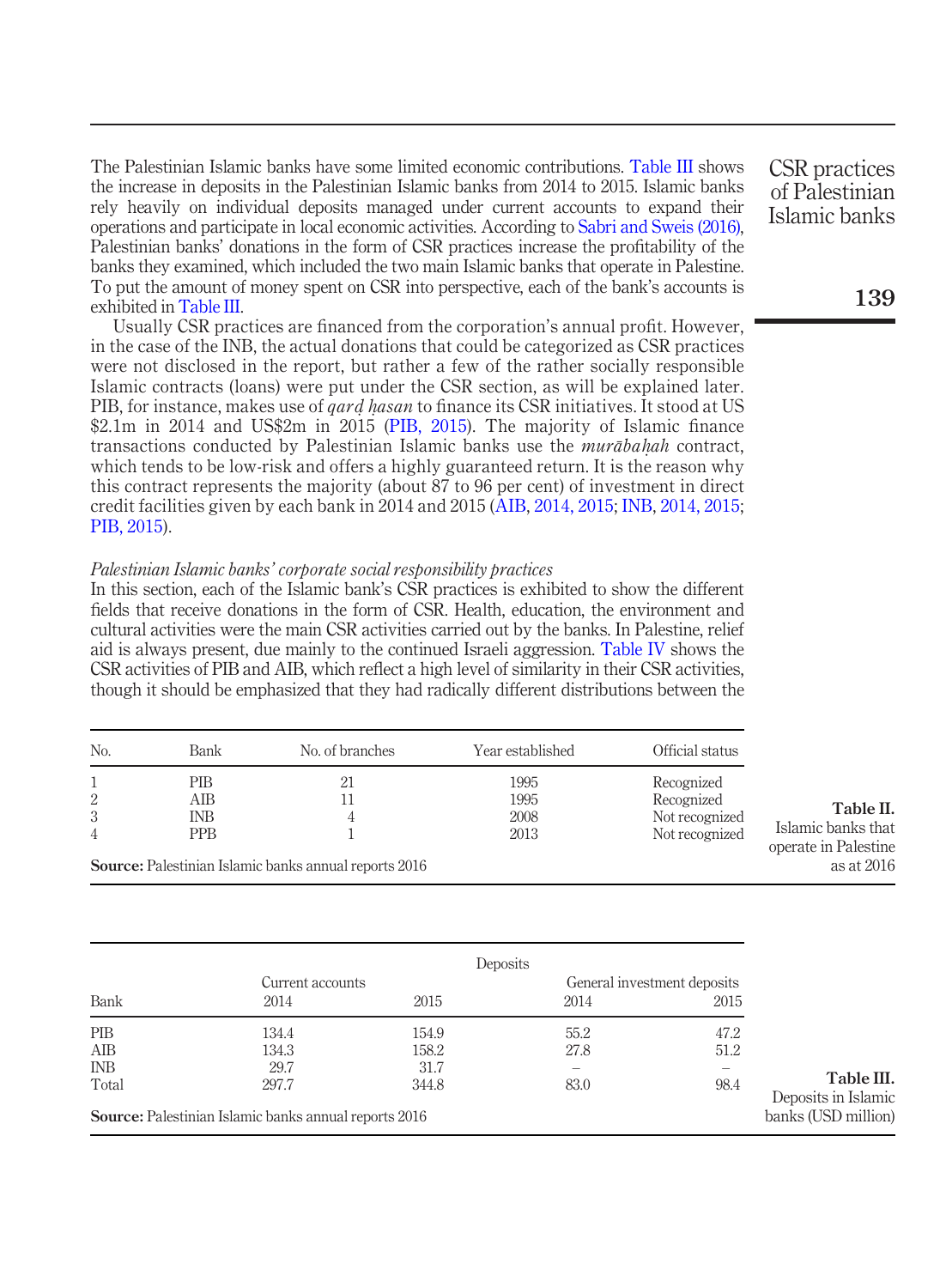| IJIF                           |                                                                                                                                                                                    | PIB     |          | AIB     |         |  |
|--------------------------------|------------------------------------------------------------------------------------------------------------------------------------------------------------------------------------|---------|----------|---------|---------|--|
| 9,2                            | CSR categories                                                                                                                                                                     | 2015    | 2016     | 2015    | 2016    |  |
|                                | Development                                                                                                                                                                        | 3,000   | 13,000   | 30,774  | 11,600  |  |
|                                | Relief                                                                                                                                                                             | 440,487 |          | 25,470  | 17,556  |  |
|                                | Education                                                                                                                                                                          | 96,751  | 60,000   | 39,484  | 18,149  |  |
|                                | Children                                                                                                                                                                           | 2,150   |          |         |         |  |
| <b>140</b>                     | Cultural activities                                                                                                                                                                | 1,292   | 36,500   | 187,187 | 4,450   |  |
|                                | Health                                                                                                                                                                             | 143,030 |          | 28,269  | 62,254  |  |
|                                | <b>Sports</b>                                                                                                                                                                      | 4,850   |          |         | 38,104  |  |
|                                | Environment                                                                                                                                                                        | 15,576  |          | 802     |         |  |
|                                | Special needs assistance                                                                                                                                                           | 7,998   |          |         | 4,125   |  |
|                                | Humanitarian emergencies                                                                                                                                                           |         |          | 9,142   |         |  |
|                                | Building mosques                                                                                                                                                                   |         |          | 124,107 |         |  |
| Table IV.                      | Other                                                                                                                                                                              | 29.556  | 690.496* |         | 148,129 |  |
| CSR practices of PIB           | Total                                                                                                                                                                              | 744,690 | 799,996  | 445,235 | 304,367 |  |
| and AIB for<br>2015-2016 (USD) | <b>Note:</b> *This number is distributed in health, sport and other activities but not specified<br><b>Source:</b> PIB and AIB 2015 and 2016 annual reports (PIB, 2017; AIB, 2017) |         |          |         |         |  |

<span id="page-7-0"></span>various areas. However, the data in the table indicate that there is no specific plan. The total amount spent by AIB was US\$445,235 in 2015. It was right after the 2014 Israeli aggression, but expenditure on relief and health was rather low compared to expenditure on cultural activities. PIB spent about 450 times more on relief and health than it did on cultural activities in 2015, whereas the AIB spent much more on cultural activities during the same year.

The CSR activities of INB are separately provided in [Table V,](#page-7-1) because of the large differences in their activities. The annual report of INB only recognizes the importance of CSR practices and mentions their engagement and support for a few cultural and community events without specifying the value of contribution. On the other hand, it is noted that the bank provides a significant amount of loans that have an effect on local socio-economic development. These include giving loans for marriage and microfinancing. It is not clear whether the bank actually confuses CSR practices for loans that have a social impact, or their intention was to consider loans as part of their CSR practices.

In terms of CSR expenditure as a percentage of profit after tax, the annual reports of PIB and AIB show 7.42 and 8.56 per cent, respectively, as provided in [Table VI.](#page-8-0) It was however not possible to calculate the percentage that CSR expenditure represents out of profit for INB, as their disclosure of what CSR is was not clearly mentioned and in some events only the description of the CSR practice was available without clarifying the value.

<span id="page-7-1"></span>

|                               | Loans categories                              | Loan amount                         | <b>Beneficiaries</b>  |
|-------------------------------|-----------------------------------------------|-------------------------------------|-----------------------|
| Table V.<br>INB disclosed CSR | Marriage loans<br>Microfinance loans<br>Total | 3,187,000<br>4,554,390<br>7,741,390 | 1,594<br>720<br>2,314 |
| practices 2015 (USD)          | <b>Source: INB (2015)</b>                     |                                     |                       |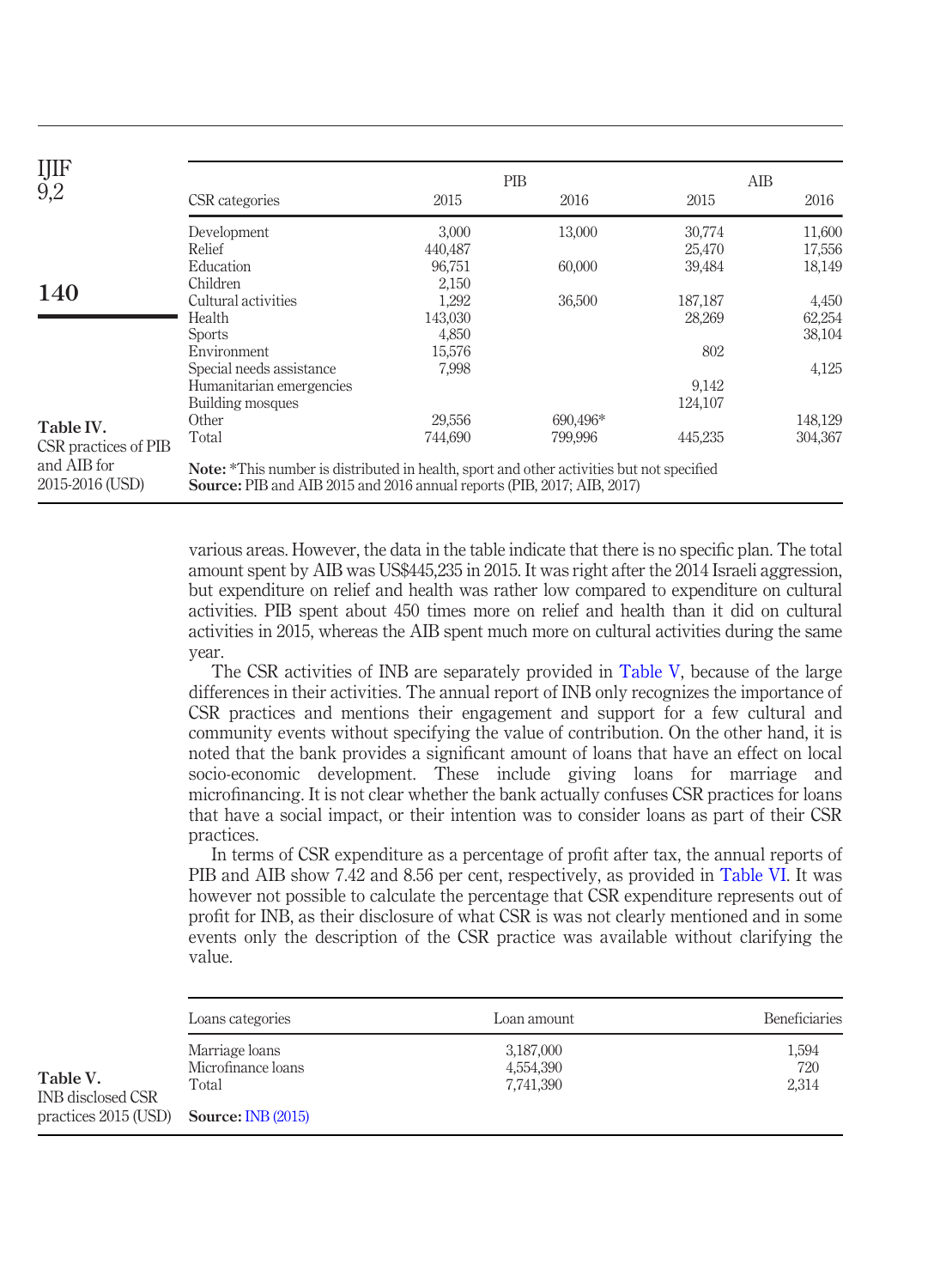Overall, it appears that Islamic banks in Palestine have no specific strategic approach or methodology for CSR, nor do they have a unified plan for implementing CSR practices. However, the banks tend to recognize its necessity and therefore engage in projects and activities that benefit the community. Each Islamic bank has its own procedures through which it engages in CSR but not a fixed plan. Thus, each bank's CSR practices change with changes in the bank's strategic plan.

# Practitioners' perception on corporate social responsibility and value to socioeconomic development

In this section of the paper, five main dimensions are discussed as reported by the six practitioners in decision-making positions and five Sharīʿah advisory board members at Palestinian Islamic banks who were interviewed. The practitioners included a treasurer, a public relations officer, two officers from finance departments, a customer services officer and a senior bank manager. The questions were designed to reflect on the bankers' and scholars' perception of CSR and how these perceptions are reflected in the banks' annual reports. The questions were related to:

- CSR as perceived by most Islamic banks;
- reasons driving your bank to engage in CSR practices;
- opinion on a unified CSR system for all Palestinian Islamic banks;
- the presence of a CSR plan or system at your bank; and
- the contribution of CSR to socio-economic security dimensions.

# Corporate social responsibility as perceived by most Islamic banks

According to the interviewees, as reflected in [Figure 1,](#page-9-0) CSR is about participating in community activities by sponsoring and financing health, education, cultural and sports activities. Additionally, it is viewed as a moral and ethical theory, an obligation towards the community that is voluntarily implemented to improve social and living conditions. Furthermore, some perceive it as development, precisely economic development to achieve a balance between a country's economic policy and a decent life and a balance between the development of economic policy and the environment. The intention here is not to provide a clear concept of what CSR is. Rather, the aim is to show the general perception held by practitioners, which is that CSR is about helping people and contributing towards uplifting different dimensions of life.

# Reasons driving your bank to engage in corporate social responsibility practices

[Figure 2](#page-9-1) explains the reasons for banks to involve in CSR activities. According to the respondents, their banks involve in CSR because they want to be partners in

<span id="page-8-0"></span>

| Bank              | Annual profit                                                                                  | CSR practice               | $CSR$ % of profit |                                                                                        |
|-------------------|------------------------------------------------------------------------------------------------|----------------------------|-------------------|----------------------------------------------------------------------------------------|
| PIB<br>AIB<br>INB | 10,033,817<br>5,200,000<br>1,782,695<br><b>Source:</b> Annual reports 2015 of PIB, AIB and INB | 744.690<br>445.235<br>N.A. | 7.42<br>8.56      | Table VI.<br>Palestinian Islamic<br>banks CSR practices<br>for $2015$ (million<br>USD) |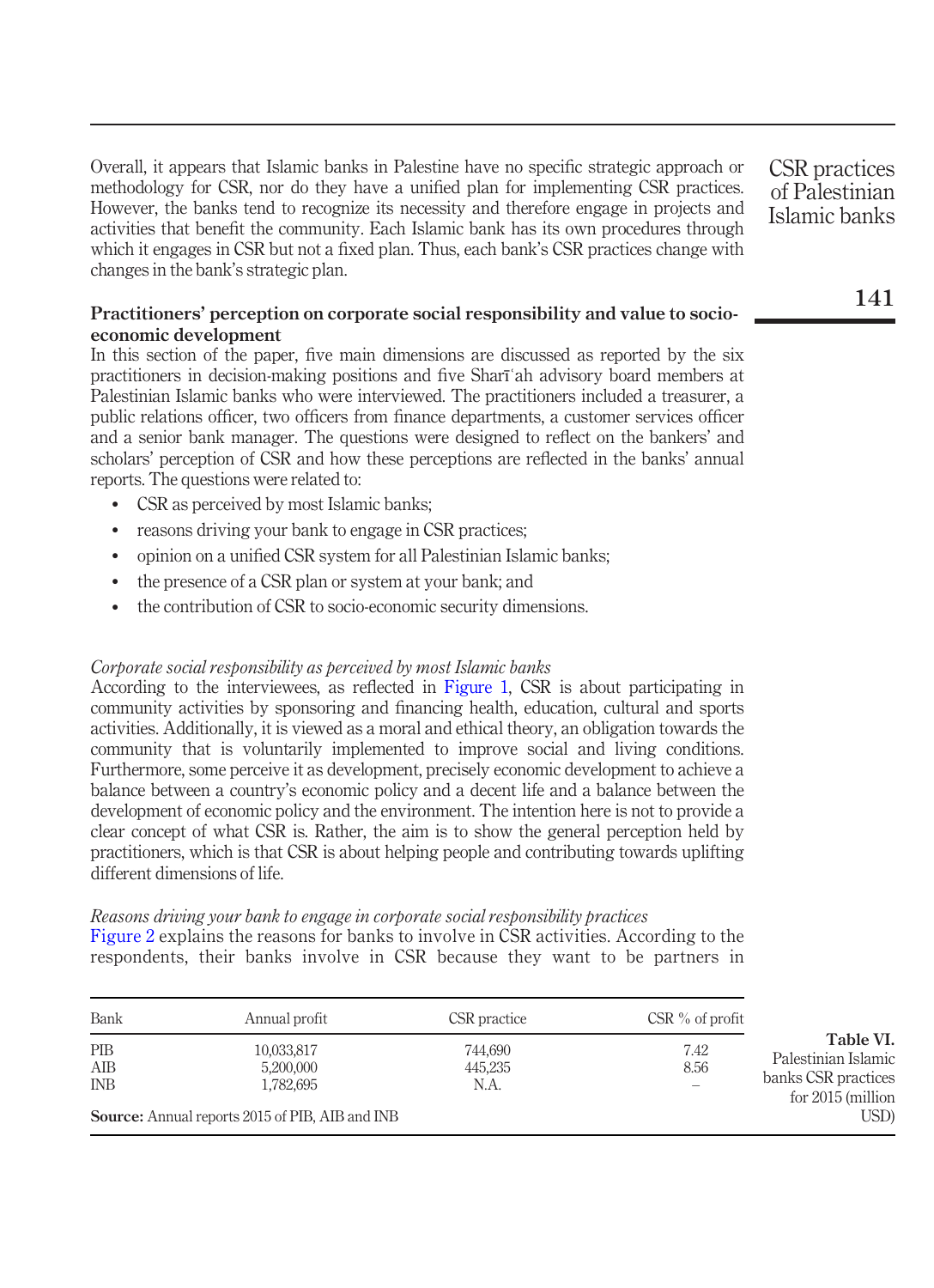

<span id="page-9-0"></span>

development and because it is a religious obligation. The other main reasons behind engaging in CSR activities are mostly business-oriented and pragmatic. For instance, if there is enough profit, the bank engages in CSR; if a proposal is convincing and the beneficiary is a promising future partner, the activity takes place. Additional reasons are to achieve the bank's goals, increase the value of the bank's name and secure enough media coverage.

Opinion on a unified corporate social responsibility system for all Palestinian Islamic banks [Table VII](#page-10-0) shows the respondents' views on a unified CSR system for the Islamic banks in Palestine. The justifications provided under each view are listed according to the importance attributed by the respondents and how frequently each justification was reported. However, with regards to the presence of a clear unified system for all the banks, it does not exist in practice, nor does a unified CSR system exist for Islamic banks. Each bank has a general process for accepting proposals from community organizations or individuals that can fall under CSR. However, no fixed plan exists, and CSR is subject to changes in each bank's larger strategic plan and according to annual profits.

<span id="page-9-1"></span>Figure 2. Reasons invoking corporate involvement in social responsibility activities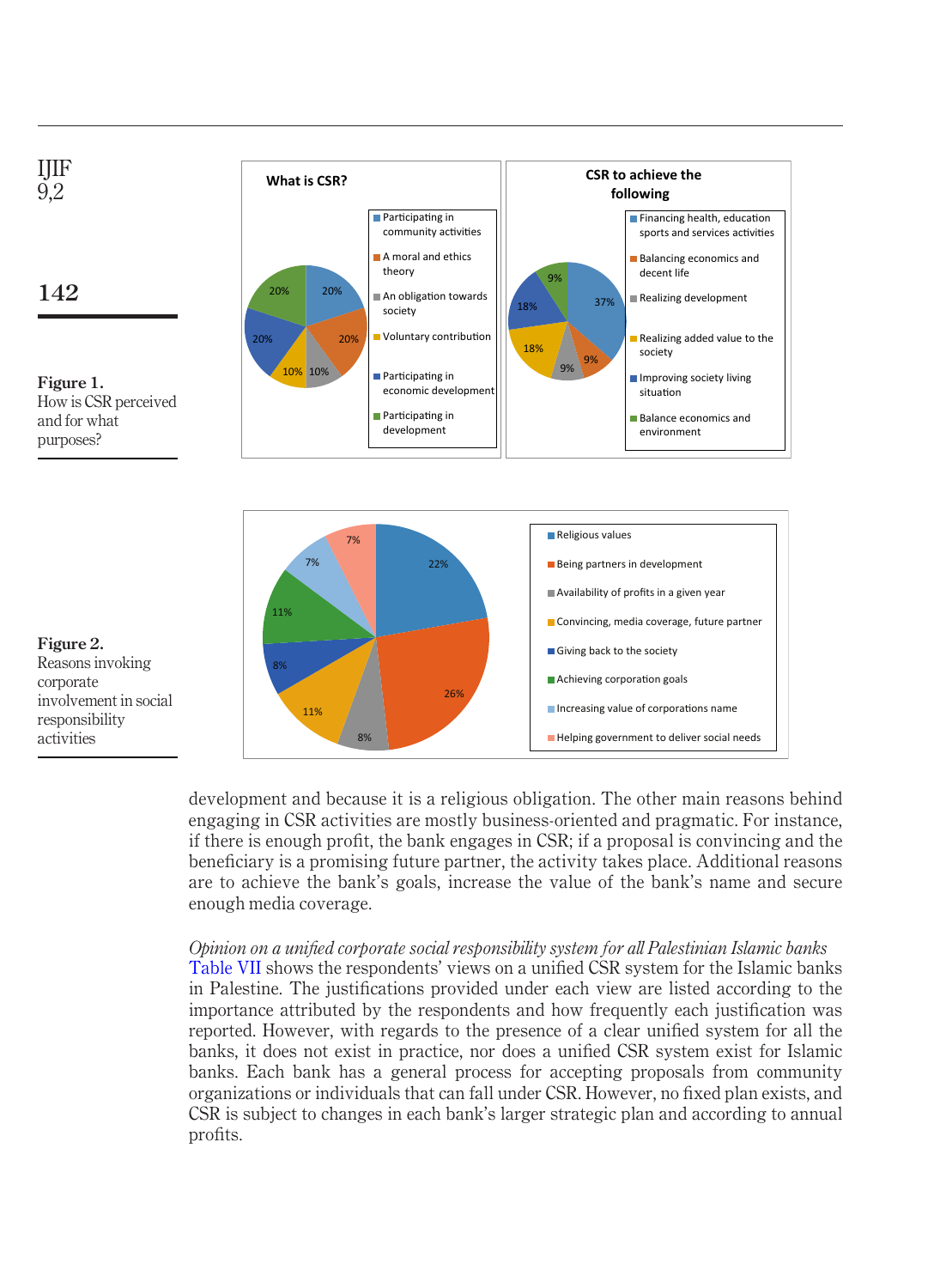The idea of a unified CSR system found acceptance, where [Table VII](#page-10-0) shows that 62 per cent of the respondents supported the idea. However, those that saw CSR as better off left un-unified (38 per cent) seem to have strong justifications. Nonetheless, both groups explained that the main purpose was to broaden CSR so that it reaches more people and has a bigger effect on the community. On the one hand, a unified CSR system would make banks more transparent and more committed and would help standardization and eliminate randomness. Unified efforts would also bring more recognizable outcomes. On the other hand, and rightly so, CSR is basically a voluntary charity. The voluntary nature of CSR is its main source of power. Some bankers explained that making it compulsory would strip away its source of power. Another reason for leaving CSR un-unified is that unification could unintentionally neglect some important needs of marginalized communities and that different banks operate in different local communities and could have different priorities.

# The presence of a corporate social responsibility plan or system at your bank

Each of the Islamic banks in Palestine has a general strategy for CSR activities that changes with the bank's bigger strategy. There is no specific fixed plan for any of the banks. However, according to the respondents' feedback, 50 per cent confirmed that their bank had a plan for CSR activities, and the other 50 per cent explained that there is a general framework that is flexible and adaptable but nothing fixed and committed. Despite individual differences in elaborating on whether their bank has a set plan for conducting CSR activities or not, the end result is that each Islamic bank in Palestine has a general framework through which it conducts CSR activities.

Among the general comments in this regard were that the CSR practices change with the bank's strategic plan and that CSR activities are planned for but in a limited way. Others who indicated that their bank has a plan explained that the plan is "providing financial support to localities and providing training opportunities for graduates", "financing SMEs and productive projects" or "there is a seven-step process through which the bank engages in CSR". However, all that is mentioned is either an activity or a process through which an activity is implemented.

# The contribution of corporate social responsibility to socio-economic security dimensions

Both the social and economic settings in the Palestinian context are strictly connected to the political atmosphere: steady socio-economic development is achieved at a time of positive political atmosphere. In other words, socio-economic development in Palestine is fluctuating and dependent upon the political scene. For this precise reason, Palestinian Islamic banks are found to be operating using the least risky financial contract,

<span id="page-10-0"></span>

| It is a good idea: $62\%$                                                                                                                                                                                                                                                                          | It is best left un-unified: 38%                                                                                                                                                                                                                                                      |                                                                 |
|----------------------------------------------------------------------------------------------------------------------------------------------------------------------------------------------------------------------------------------------------------------------------------------------------|--------------------------------------------------------------------------------------------------------------------------------------------------------------------------------------------------------------------------------------------------------------------------------------|-----------------------------------------------------------------|
| It makes banks more committed and transparent<br>All banks participate in CSR as a unit, which has<br>greater effects on community development<br>A unified system must be obligatory but have some<br>flexibility<br>It helps in achieving standardization instead of<br>adopting a random policy | Difficult, as different banks have different<br>priorities<br>Unification could unintentionally lead to neglecting<br>some important parts and needs of marginalized<br>communities<br>The power of CSR comes from its voluntary<br>nature; making it compulsory will make it weaker | Table VII.<br>Opinion on<br>introducing a unified<br>CSR system |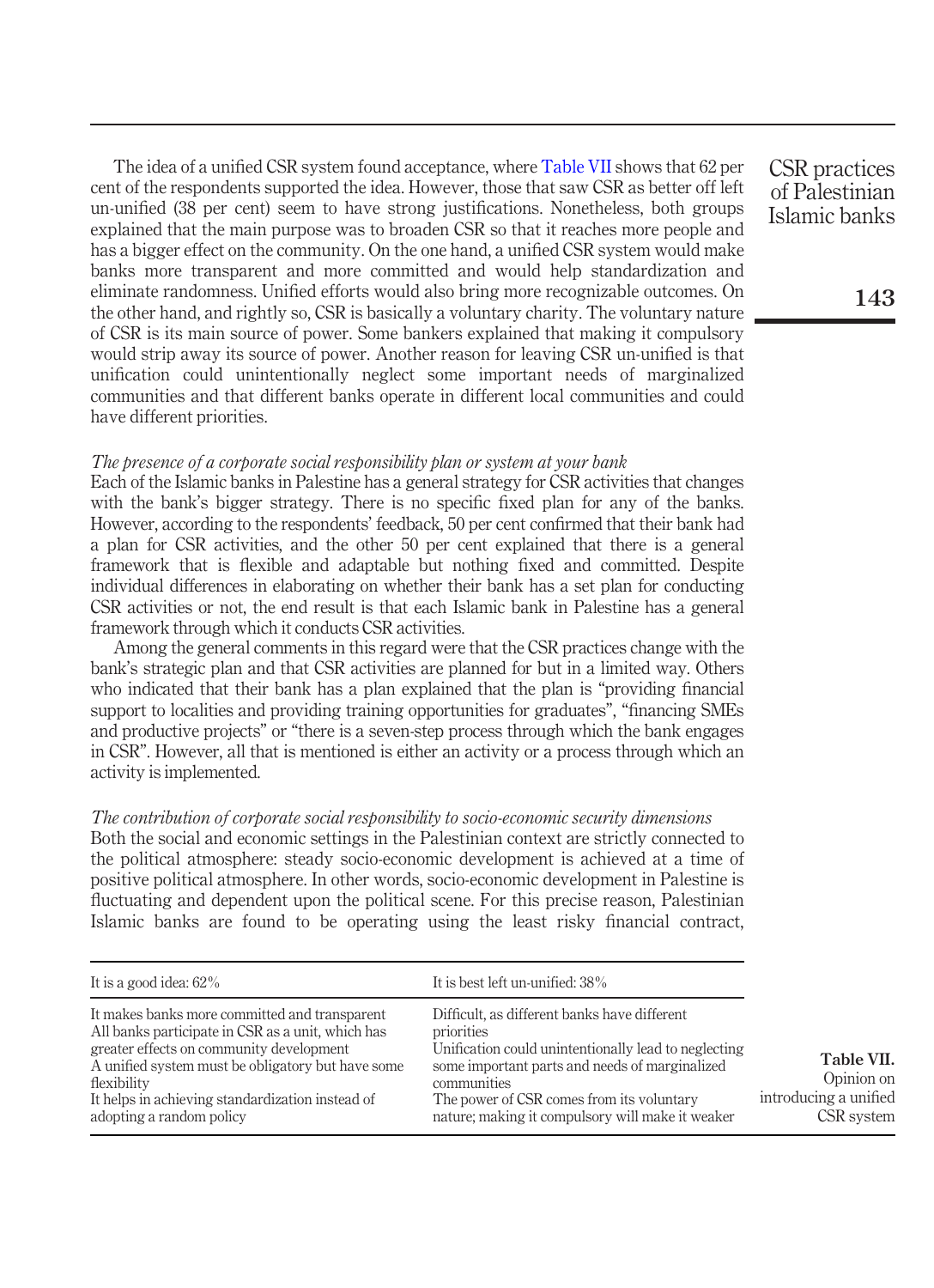*murābaḥah*, comprising an average of 90 per cent of total investments made within a year<br>(Migdad, 2017, p. 86) [\(Migdad, 2017,](#page-13-15) p. 86).

The fluctuations of politics cause many insecurities in the economic and social life of Palestinians. Insecurities in the Palestinian community tend to affect most dimensions of life for the majority of the people. Unemployment is high, poverty is high, trade is highly restricted, borders are mostly closed and the Gaza Strip has been besieged for its 11th year. All these economic insecurities cause additional social insecurities. One example is shortages in housing faced by new families.

There are three main factors recognized by bank practitioners and Sharīʿah board members on the aspect of socio-economic insecurities. The first is that Islamic bankers and Sharīʿah board scholars, who are among the intellectuals of the community, recognize the presence of such social and economic insecurities that range from marriage and family matters to unemployment and a deteriorating economic situation. The second important factor was the importance of giving back to the community and being part of the development process, as well as supporting the government in fulfilling its obligations towards satisfying the people's needs. A third important factor is the limited ability of Islamic banks that remains at a margin of the whole Palestinian economy, which in turn suffers numerous problems.

# Conclusion

In conclusion, Palestinian Islamic banks are developing and can further maximized their market share because the demand for Islamic financial transactions is higher than the actual supply. One important factor that can help in maximizing market share is to re-assure customers that Islamic banks are there to serve and achieve the objectives of Islam in their operations. One way that Islamic banks could achieve this is by maximizing CSR practices and making those practices more visible and connected to the community.

There is a positive relationship between banks' profitability and CSR spending. Palestinian Islamic banks recognize that and work towards more involvement in CSR activities while also recognizing their institution's limited ability in contributing more towards CSR. They are also willing to continue in that direction to build a better relationship with their customers and establish the name of the bank as a trademark.

One important point highlighted by the practitioners interviewed was the importance of doing what is best for business and that involvement in CSR represented doing what is best for business. In addition, CSR was also perceived as a religious obligation. As for the Sharīʿah board members, they talked about what best satisfies the purpose and objectives of Sharīʿah. The point was clearly made that one of the reasons CSR is practised is because of Islamic and ethical values. Like bank practitioners, Sharīʿah board members did not neglect the banks' business interests, but they prioritized religious objectives. Another important point that was highlighted was that CSR is practised if there is a convincing project proposal and high profits to cover the expenses. This point was stressed more by the bankers and not by the Sharīʿah board members.

Finally, there was a rather positive response from the interviewees to making CSR practices unified, but both those who opposed the idea and those who accepted it conceded that the final goal is for CSR to maximize benefits to the community. Despite the value of standardization and the creation of a unified system, those who saw greater value in leaving CSR practices free from rules and systemic applications had a sound argument. The strength of CSR comes from its voluntary nature; making it compulsory in any way will make this voluntary giving grow weaker. Overall, the general outcome of this paper

144

IJIF 9,2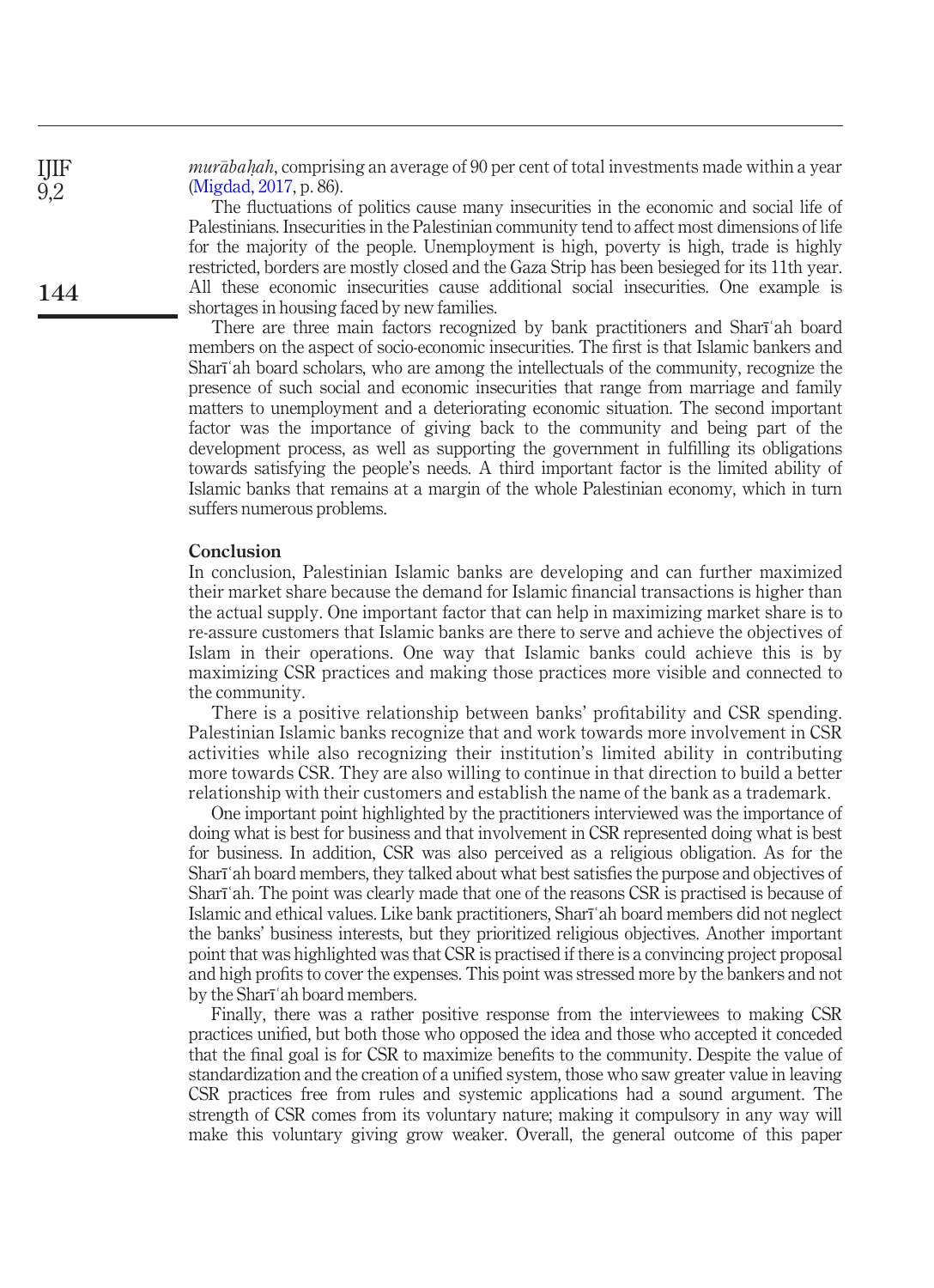confirms that the approach of Palestinian Islamic banks towards CSR is in line with the Islamic worldview and the objective of economic activities in Islam, which is to uplift human well-being.

CSR practices of Palestinian Islamic banks

#### References

- <span id="page-12-12"></span>AAOIFI (2015), Accounting Auditing and Governance Standards, available at: [www.kantakji.com/](http://www.kantakji.com/media/2949/e239.pdf) [media/2949/e239.pdf](http://www.kantakji.com/media/2949/e239.pdf) (accessed 18 August 2017).
- <span id="page-12-4"></span>Abdel-Shafi, S. (2015), Realigning EU Policy in Palestine: Towards a Viable State Economy and Restored Dignity, The Royal Institute of International Affairs, Chatham House.
- <span id="page-12-3"></span>Addison, T., Billon, P. and Murshed, S.M. (2001). "Finance in conflict and reconstruction", World Institute for Development Economics Research, discussion paper No. 2001/44, available at: [www.](www.unepfi.org/fileadmin/documents/conflict/addison_lebillon_murshed_2001.pdf) unepfi.org/fileadmin/documents/confl[ict/addison\\_lebillon\\_murshed\\_2001.pdf](www.unepfi.org/fileadmin/documents/conflict/addison_lebillon_murshed_2001.pdf)
- <span id="page-12-17"></span>AIB (2014), Annual Report Arab Islamic Bank, Arab Islamic Bank.
- <span id="page-12-16"></span>AIB (2015), Annual Report Arab Islamic Bank, available at: [www.aibnk.com/uploadedFiles/pdf/](http://www.aibnk.com/uploadedFiles/pdf/Annual_Report_AIB_2015.pdf) [Annual\\_Report\\_AIB\\_2015.pdf](http://www.aibnk.com/uploadedFiles/pdf/Annual_Report_AIB_2015.pdf)
- AIB (2017), Annual Report 2016, Arab Islamic Bank, available at: [www.aibnk.com/uploadedFiles/pdf/](http://www.aibnk.com/uploadedFiles/pdf/AIB_Annual_Report_2016.pdf) [AIB\\_Annual\\_Report\\_2016.pdf](http://www.aibnk.com/uploadedFiles/pdf/AIB_Annual_Report_2016.pdf)
- <span id="page-12-13"></span>Alsenawi, A. and Banat, B. (2014), "Corporate social responsibility (CSR): Palestine exchange", European Scientific Journal, Vol. 33 No. 10.
- <span id="page-12-1"></span>Asutay, M. (2007), "Conceptualization of the second best solution in overcoming the social failure of Islamic banking and finance: examining the overpowering of homoislamicus by homoeconomicus", IIUM Journal of Economics and Management.
- <span id="page-12-9"></span>Basha, M.Y. and Yusuf, M.M. (2013), "Islamic bank and corporate social responsibility (CSR)", Islamic Management and Business, Vol. 11 No. 5, pp. 194-209.
- <span id="page-12-7"></span>Bolanle, A., Olanrewaju, A. and Muyideen, A. (2012), "Corporate social responsibility and profitability of Nigeria Bank: a causal relationship", Research Journal of Finance and Accounting, Vol. 1 No. 3, pp. 6-17.
- <span id="page-12-6"></span>Chintaman, S. (2014), "A comparative study of CSR practices of Islamic banks and conventional banks in GCC region", Journal of Islamic Banking and Finance, Vol. 2 No. 1.
- <span id="page-12-14"></span>Denscombe, M. (2014), The Good Research Guide for Small-Scale Social Research Projects, Mc-Graw-Hill Education, Maidenhead.
- <span id="page-12-5"></span>Dusuki, A.W. (2008), "What does Islam say about corporate social responsibility", Review of Islamic Economics, Vol. 12 No. 1, pp. 5-28.
- <span id="page-12-8"></span>El-Gamal, M.A. (2006), Islamic Finance: Law, Economics, and Practice, Cambridge University Press, New York, NY.
- <span id="page-12-11"></span>Farook, S. (2007), "On corporate social responsibility of Islamic financial institutions", Islamic Economic Studies, Vol. 1 No. 15, pp. 31-46.
- <span id="page-12-2"></span>Farooq, M. (2009), "The challenge of poverty and mapping out solutions: requisite paradigm shift from a problem-solving and Islamic perspective", Journal of Islamic Economics, Banking and Finance, pp. 45-76.
- <span id="page-12-10"></span>Hassan, A. and Harahap, S.S. (2010), "Exploring corporate social responsibility disclosure: the case of Islamic banks", International Journal of Islamic and Middle Eastern Finance and Management, Vol. 3 No. 3, pp. 203-227.
- <span id="page-12-15"></span>Hasan, Z. (2004), "Measuring the efficiency of Islamic banks: criteria, methods and social priorities", Review of Islamic Economics, Vol. 8 No. 2, pp. 5-30.
- <span id="page-12-0"></span>Heles, S. and Migdad, M. (2005), "Role of Islamic banks in financing economic development in Palestine", Islamic University of Gaza Journal of Humanities, Vol. 13 No. 1, pp. 261-239.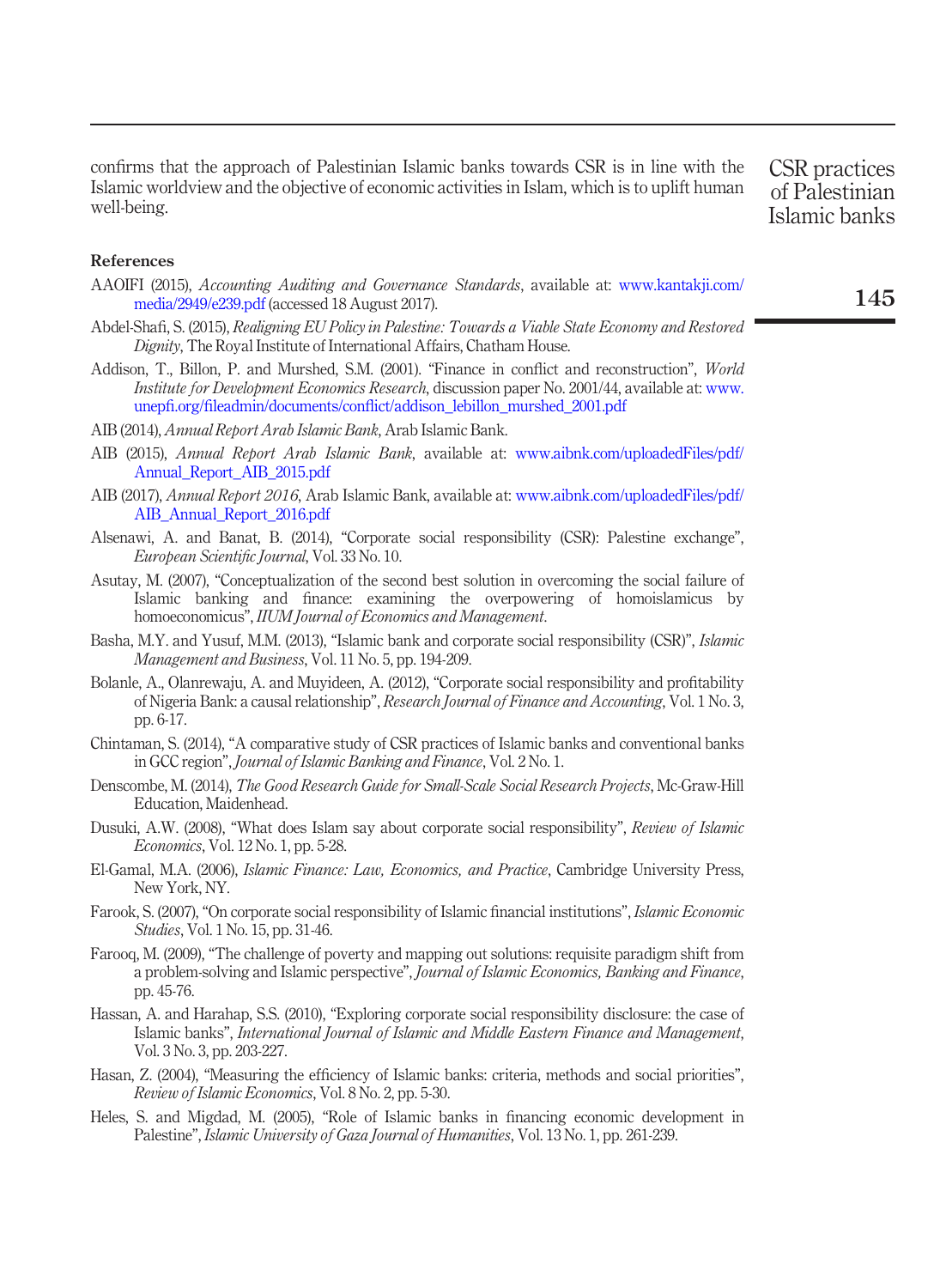| INB (2014), <i>Annual Report</i> , Islamic National Bank, Gaza. |  |
|-----------------------------------------------------------------|--|
|-----------------------------------------------------------------|--|

IJIF 9,2

146

- <span id="page-13-14"></span><span id="page-13-13"></span><span id="page-13-0"></span>INB (2015), Annual Report, Islamic National Bank, available at: [http://inb.ps/sites/default/](http://inb.ps/sites/default/files/inb.anual.report.2015.pdf)files/inb. [anual.report.2015.pdf](http://inb.ps/sites/default/files/inb.anual.report.2015.pdf) (accessed 19 August 2017).
	- Jusoh, W. and Ibrahim, U. (2015), "Corporate social responsibility of Islamic banks: Malaysian practitioners perspective", Book of Proceedings, International Organization for Research and Development.
- <span id="page-13-15"></span><span id="page-13-12"></span><span id="page-13-11"></span><span id="page-13-10"></span><span id="page-13-8"></span><span id="page-13-5"></span><span id="page-13-3"></span><span id="page-13-2"></span><span id="page-13-1"></span>Jusoh, W., Ibrahim, U. and Napiah, M. (2015), "An Islamic perspective on corporate social responsibility of Islamic banks", Mediterranean Journal of Social Sciences, Vol. 2 No. 6.
	- Mallin, C., Farag, H. and Ow-Yong, K. (2014), "Corporate social responsibility and financial performance in Islamic banks", Journal of Economic Behavior & Organization, Vol. 103, pp. S21-S38.
	- Migdad, A.M. (2017),"Role of Palestinian Islamic banks in financing economic development", Journal of Global Studies, Vol. 7, pp. 77-92.
	- More, A.L. (2008), International Assistance to the Palestinians after Oslo: Political Guilt, Wasted Money, Taylor & Francis e-Library.
	- PIB (2015), Annual Report, Palestine Islamic Bank, available at: [http://islamicbank.ps/download?](http://islamicbank.ps/download?file=17144967081484121772.pdf)file= [17144967081484121772.pdf](http://islamicbank.ps/download?file=17144967081484121772.pdf)
	- PIB (2017), Annual Report 2016, Palestine Islamic Bank, available at: [islamicbank.ps/download?](http://islamicbank.ps/download?file=15562413491490175785.pdf)file= [15562413491490175785.pdf](http://islamicbank.ps/download?file=15562413491490175785.pdf)
	- PIF (2014), Annual Report, Palestinian Investment Fund, Ramallah, available at: [www.pif.ps/](http://www.pif.ps/files/annual_report/pif&hx0025;20english&hx0025;202014&hx0025;20Final.pdf)files/ [annual\\_report/pif%20english%202014%20Final.pdf](http://www.pif.ps/files/annual_report/pif&hx0025;20english&hx0025;202014&hx0025;20Final.pdf)
	- PMA (2015), Time Series Data, available at: [www.pma.ps/Default.aspx?tabid=202&language=](http://www.pma.ps/Default.aspx?tabid=202&language=en-US) [en-US](http://www.pma.ps/Default.aspx?tabid=202&language=en-US)
	- PMA (2016), Quarterly Statistical Bulletin, 1st Quarter, Issue 12, available at: [www.pma.ps/en-us/](http://www.pma.ps/en-us/statistics/quarterlystatisticalbulletin.aspx) [statistics/quarterlystatisticalbulletin.aspx](http://www.pma.ps/en-us/statistics/quarterlystatisticalbulletin.aspx)
	- Rashid, M., Abduljawad, I., Ngalim, M. and Hassan, K. (2013), "Customer-centric corporate social responsibility: a framework for Islamic banks on ethical efficiency", Management Research Review, Vol. 36 No. 4, pp. 359-378.
	- Roy, S. (1999), "De-development revisited: Palestinian economy and society since Oslo", Journal of Palestine Studies, Vol. 28 No. 3, pp. 64-82.
	- Sabri, T. and Sweis, K. (2016), "Effect of corporate social responsibility on profitability of banks working in Palestine (case study 2013-2014)", *International Journal of Business Administration*, Vol. 6 No. 7.
	- Sairally, S. (2007), "Community development financial institutions: lessons in social banking for the Islamic financial industry", Kyoto Bulletin of Islamic Area Studies, Vol. 1 No. 2, pp. 19-37. available at: [www.asafas.kyoto-u.ac.jp/kias/1st\\_period/contents/pdf/kb1\\_2/](http://www.asafas.kyoto-u.ac.jp/kias/1st_period/contents/pdf/kb1_2/05salma.pdf) [05salma.pdf](http://www.asafas.kyoto-u.ac.jp/kias/1st_period/contents/pdf/kb1_2/05salma.pdf)
	- Sairally, B.S. (2013), "Evaluating the corporate social performance of Islamic financial institutions: an empirical study", International Journal of Islamic and Middle Eastern Finance and Management, Vol. 6 No. 3, pp. 238-260.
	- Tafti, S., Hosseini, S. and Emami, S. (2012), "Assessment the corporate social responsibility according to Islamic values (case study: Sarmayeh bank)", Procedia – Social and Behavioral Sciences, Vol. 58, pp. 1139-1148.

#### <span id="page-13-9"></span><span id="page-13-7"></span><span id="page-13-6"></span><span id="page-13-4"></span>Further reading

Freeman, E. and Reed, D. (1983), "Stockholders and stakeholders: a new perspective on corporate governance", California Management Review, Vol. 25 No. 3, available at: [http://web.a.ebscohost.com/](http://web.a.ebscohost.com/ehost/pdfviewer/pdfviewer?vid=0&sid=af73ccab-170d-4d02-a9c0-937868e98839&hx0025;40sessionmgr4010) [ehost/pdfviewer/pdfviewer?vid=0&sid=af73ccab-170d-4d02-a9c0-937868e98839%40sessionmgr4010](http://web.a.ebscohost.com/ehost/pdfviewer/pdfviewer?vid=0&sid=af73ccab-170d-4d02-a9c0-937868e98839&hx0025;40sessionmgr4010) (accessed 19 August 2017).